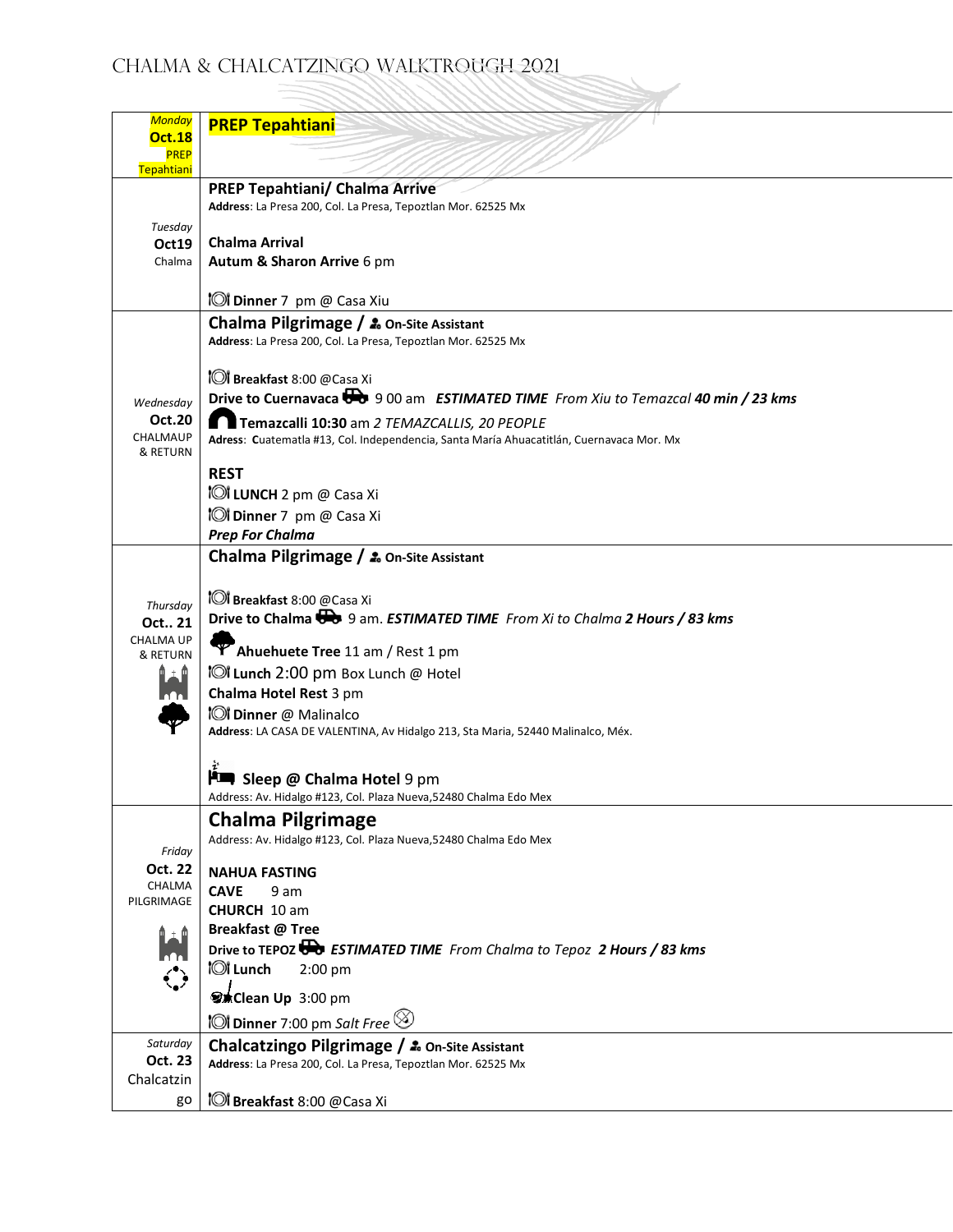| Tepahtiani<br>Temazcal      | Drive to Cuernavaca <b>De</b> 9 00 am ESTIMATED TIME From Xi to Temazcal 40 min / 23 kms                                                              |
|-----------------------------|-------------------------------------------------------------------------------------------------------------------------------------------------------|
|                             | Temazcal For Chalcatzingo 10:30 Autum & Sharon with David<br>Adress: Cuatematla #13, Col. Independencia, Santa María Ahuacatitlán, Cuernavaca Mor. Mx |
|                             | <b>101 Lunch 1</b> 2:00 pm Salt Free. $\otimes$                                                                                                       |
|                             | Interviews Huichol                                                                                                                                    |
|                             | <b>101 Dinner</b> 7:00 pm Salt Free $\otimes$                                                                                                         |
| Sunday<br>Oct.24            | Chalcatzingo Pilgrimage / 20 On-Site Assistant<br>Address: La Presa 200, Col. La Presa, Tepoztlan Mor. 62525 Mx<br>8:00                               |
| Tepahtiani                  | Pilgrims Construct Offerings -Fasting- ( breakfast when finished)                                                                                     |
| <b>OFFERINGS</b>            | <b>៉ែរ៉ Lunch 1</b> 2:00 pm Salt Free. $\otimes$                                                                                                      |
|                             | Schmooze & Pack 3 pm                                                                                                                                  |
|                             | <b>10 Dinner</b> 7 pm Salt Free $\otimes$                                                                                                             |
|                             | Chalcatzingo Pilgrimage / 2. On-Site Assistant<br>Address: La Presa 200, Col. La Presa, Tepoztlan Mor. 62525 Mx                                       |
|                             | <b>1©1 Breakfast</b> 8 am Salt Free. $\otimes$<br>PACK 9 am                                                                                           |
|                             | Drive to Chalcatzingo <b>Do</b> 10 am                                                                                                                 |
| Monday                      | Ascend @ 12                                                                                                                                           |
| <b>Oct.25</b><br>CHALCATZIN | Place Offerings                                                                                                                                       |
| GO UP                       | <b>101 Lunch 3</b> pm Salt Free. $\otimes$                                                                                                            |
| 喦                           | Schmooze & Pack 3 pm                                                                                                                                  |
|                             | Descend 4 pm<br>Set camp 7 pm                                                                                                                         |
|                             | <b>101 Dinner</b> 8 pm Salt Free $\otimes$                                                                                                            |
|                             | Fire Vigil 9 pm                                                                                                                                       |
|                             | Chalcatzingo Pilgrimage / 2. On-Site Assistant                                                                                                        |
|                             | Address: La Presa 200, Col. La Presa, Tepoztlan Mor. 62525 Mx                                                                                         |
|                             | <b>101 Breakfast</b> 8 am Salt Free. $\otimes$                                                                                                        |
|                             |                                                                                                                                                       |
| Tuesday<br>Oct. 26          | <b>Break Camp 9 am</b>                                                                                                                                |
| CHALCATZIN                  | Drive to Spring $\overline{\mathbf{G}}$ 11 am                                                                                                         |
| GO<br><b>DOWN</b>           | <b>101 Lunch 1</b> pm Salt Free. $\otimes$                                                                                                            |
| 典                           | Final Clean Up 3 pm                                                                                                                                   |
|                             | <b>Exit Interview</b>                                                                                                                                 |
|                             | Tepahtiani Arrival                                                                                                                                    |
|                             | <b>101 Dinner</b> 7 pm Salt Free $\otimes$<br>CELEBRATION DINNER @ Posada Tepozteco                                                                   |
|                             | Address: Posada Tepozteco / Paraiso 3 Barrio de San Miguel Tepoztlán, Morelos, México                                                                 |
|                             |                                                                                                                                                       |
|                             | <b>Tepahtiani Classes</b>                                                                                                                             |
|                             | Address: La Presa 200, Col. La Presa, Tepoztlan Mor. 62525 Mx<br><b>Chalcatzingo Depart</b>                                                           |
| Wednesday                   | <b>O Breakfast 8:00 @Casa Xi</b>                                                                                                                      |
| Oct. 27                     |                                                                                                                                                       |